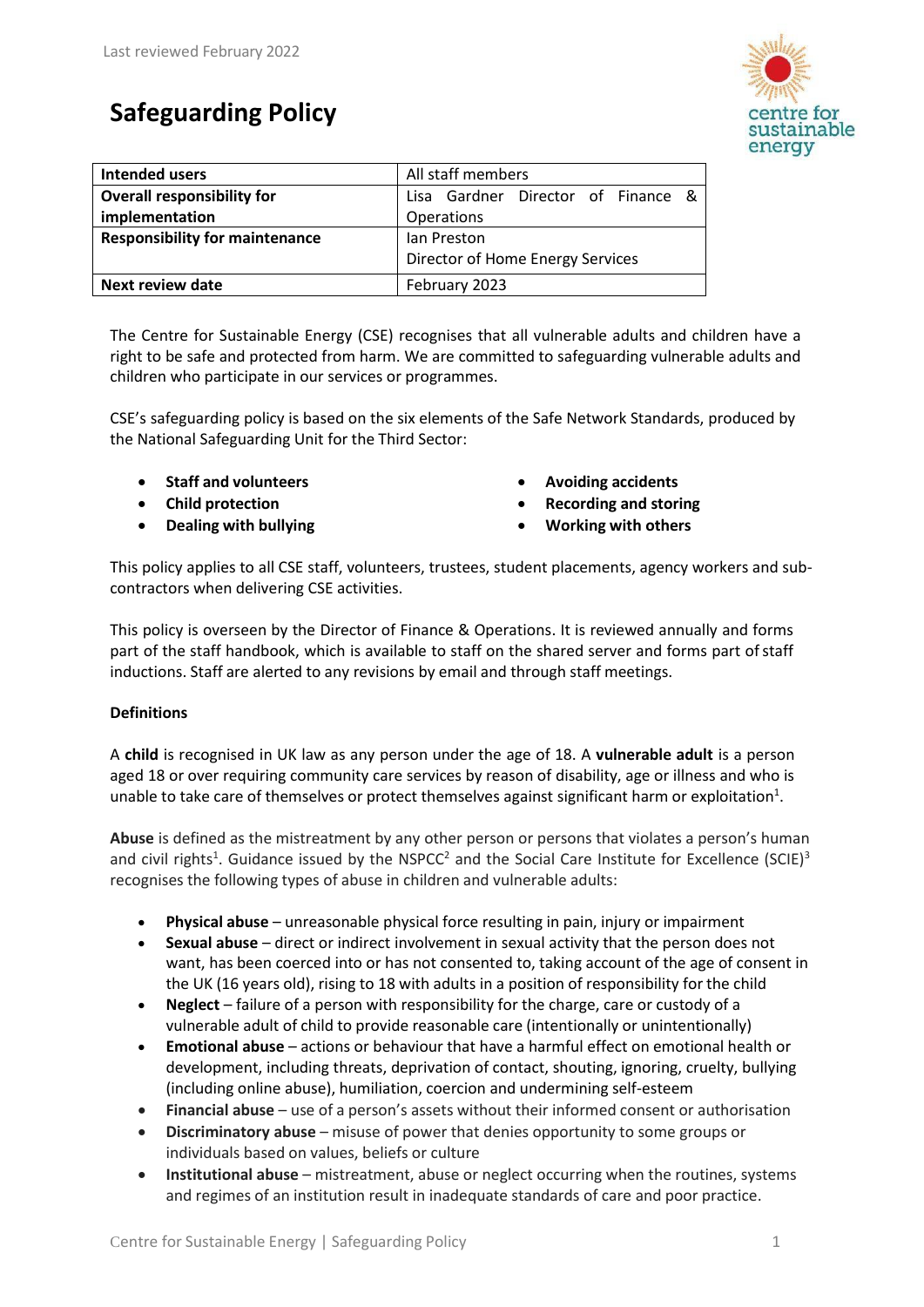- <sup>1</sup> [http://www.safeguardingmatters.co.uk/the-new-disclosure-and-vetting-service/in-the-news/recent-cases](http://www.safeguardingmatters.co.uk/the-new-disclosure-and-vetting-service/in-the-news/recent-cases-%20relating-to-vulnerable-adults/)[relating-to-vulnerable-adults/](http://www.safeguardingmatters.co.uk/the-new-disclosure-and-vetting-service/in-the-news/recent-cases-%20relating-to-vulnerable-adults/)
- <sup>2</sup> [Spotting the signs of child abuse | NSPCC](https://www.nspcc.org.uk/what-is-child-abuse/spotting-signs-child-abuse/)
- <sup>3</sup> [http://www.scie.org.uk/publications/elearning/adultsafeguarding/resource/2\\_study\\_area\\_3\\_4.html](http://www.scie.org.uk/publications/elearning/adultsafeguarding/resource/2_study_area_3_4.html)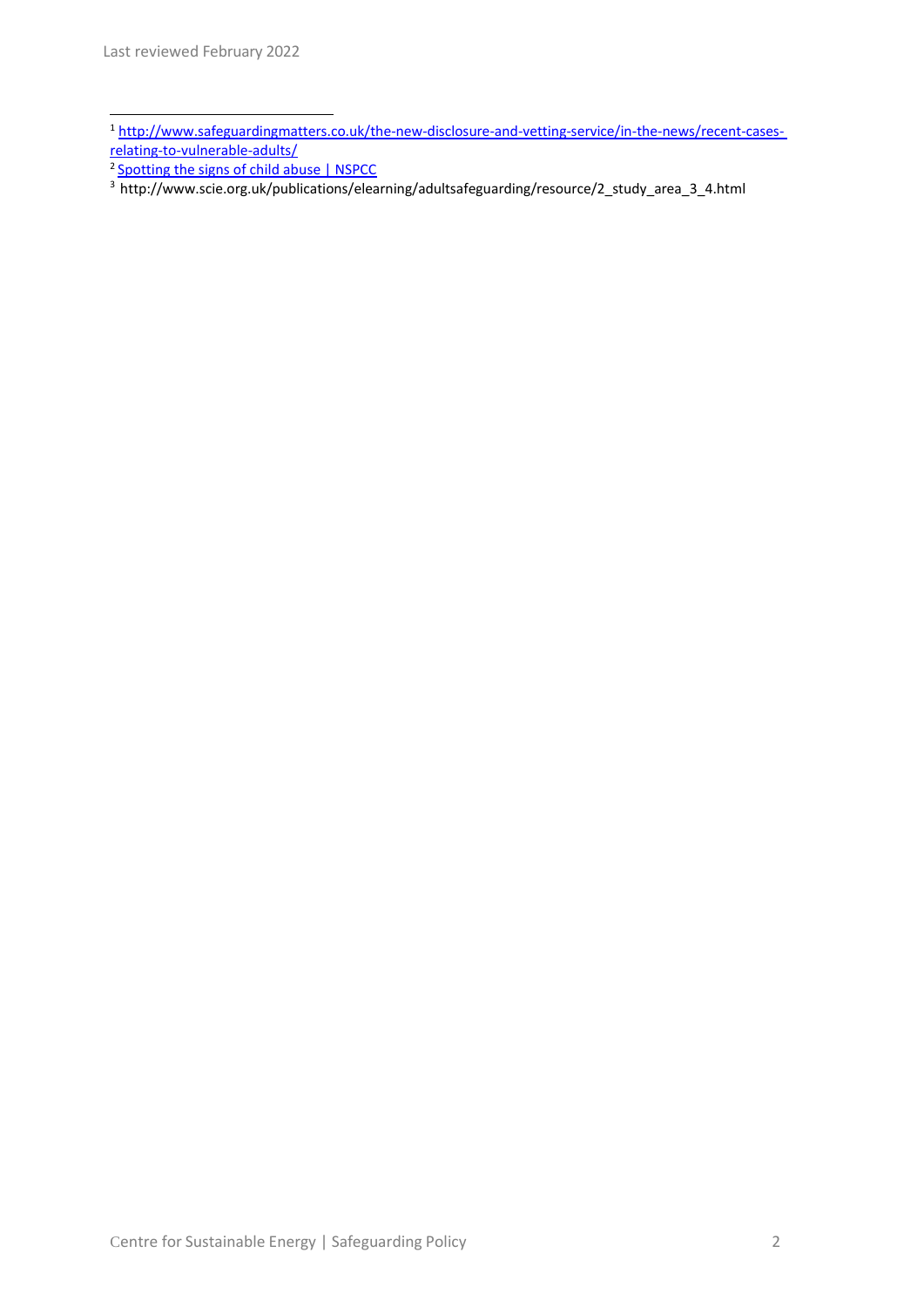## **Staff and volunteers**

- Staff recruitment includes a face-to-face interview, uptake of references and ID checks.
- Volunteer recruitment (including trustees) includes a face-to-face interview and references.
- Subcontractors delivering relevant activities must demonstrate adequate procedures.
- Disclosure and Barring Service (DBS) checks are undertaken for staff and volunteers to comply with requirements for regulated activities under the Safeguarding Vulnerable Groups Act 2006 and the Protection of Freedoms Act 2012:
	- $\circ$  DBS checks can only be legally made by an employer under certain conditions.
	- $\circ$  DBS checks are required for some areas of CSE's work, including the regular provision of advice or guidance to the same vulnerable adult, training, online forum management and overnight accommodation supervision for under 18s.
- Induction and training are provided for all new staff on CSE's policies and relevant knowledge for their role. Volunteers also receive appropriate induction and training for their tasks.
- All new staff are subject to a probationary period to ensure their suitability for their role.
- All staff are provided with regular supervision (formal and informal) that gives them an opportunity to raise concerns or issues with their line manager.
- CSE has an Equality, Diversity & Inclusion policy which addresses discriminatory abuse.

### **Child and vulnerable adult protection**

- CSE has procedures in place for dealing with suspected abuse, and for dealing with accusations of abuse against staff or volunteers (see Annex). This includes procedures for referring concerns to the DBS or local authority.
- CSE staff and volunteers can confidentially report concerns to their line manager or volunteer supervisor, the Director of Finance & Operations or the Chief Executive.
- All staff and volunteers working with children or vulnerable adults are provided with adequate training and support in safeguarding during the course of their activities.

# **Dealing with bullying**

- CSE's Equality, Diversity & Inclusion Policy outlines expected behaviours and our policy towards harassment. These standards of respect are also expected of our volunteers and participantsof all ages in our supported programmes, and digression may result in the removal of opportunities to volunteer with or otherwise participate in CSE's programmes of activity.
- Our staff handbook outlines our policy on appropriate use of online facilities.
- CSE's Complaints Policy outlines how to report incidents of inappropriate behaviour by our staff, volunteers or subcontractors, and how these complaints will be handled.

#### **Avoiding accidents**

- CSE's Health and Safety Policy outlines our approach to risk, first aid and accident reporting.
- Written parental or guardian consent, medical/dietary needs and emergency contact details are obtained before children participate in our programmes where CSE has the lead responsibility for their welfare (e.g. outside of a school or similar setting).

#### **Recording and storing**

- CSE manages data in line with our Information Security and Data Protection Policy.
- We keep a record of face-to-face contact between our staff or volunteers and children or vulnerable adults, e.g. home visits, training sessions.
- Information that may be needed in an emergency (e.g. medical, emergency contact) is kept to hand during activities with children where CSE has the lead responsibility for their welfare.

# **Working with others**

• CSE actively builds links with relevant partner agencies and is able to refer vulnerable people for further support if a need becomes apparent.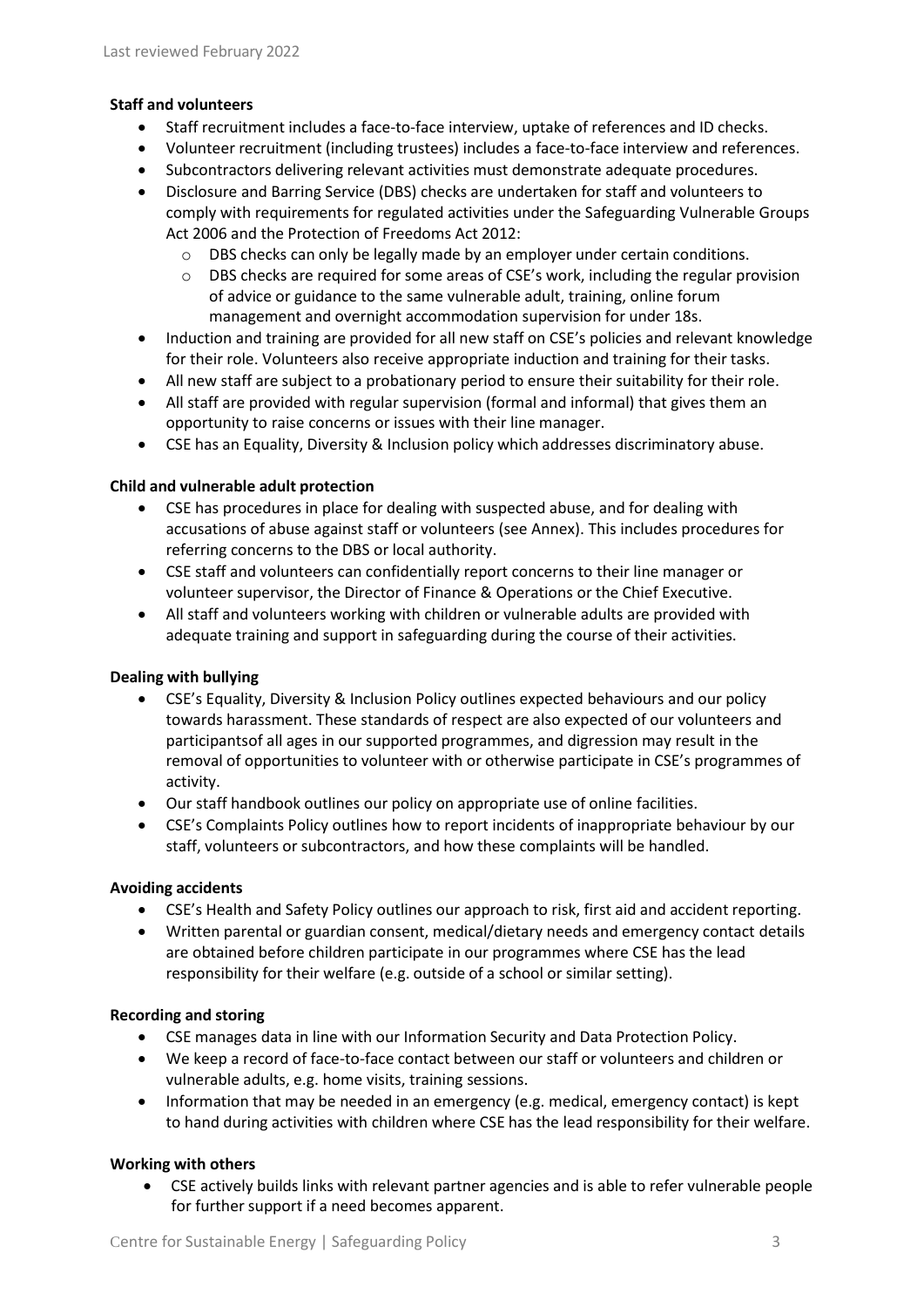# **Annex: Safeguarding procedures**

CSE's safeguarding procedures should be read alongside our Safeguarding policy. They comprise five parts:

- 1. Procedures for working with vulnerable adults
- 2. Procedures for working with children
- 3. Procedures for handling reported or suspected abuse
- 4. Procedures for handling accusations of abuse by CSE staff, volunteers or other affiliates
- 5. Provisions for supporting staff and volunteers

**If the child or vulnerable adult is at risk of immediate and serious harm, you should contact the police.** In all other circumstances you should follow the guidelines below.

### **Part 1: Procedures for working with vulnerable adults**

CSE regularly gives advice to vulnerable adults, but the nature of our work with vulnerable adults does not automatically fall under the requirements for DBS checks under the Protection of Freedoms Act 2012. Where a project may require staff members to have regular contact with a vulnerable adult for provision of assistance, advice or guidance then a DBS check will be required.

When working directly with vulnerable adults without the presence of carers, CSE staff should ensure that they are working in pairs and have kept a record of their contact with the vulnerable person. At public outreach events that are not directly targeted at vulnerable people, and where staff are not liaising with vulnerable adults in private, a record of contact with individual vulnerable adults is not required.

Remaining procedures for work with vulnerable adults are to ensure CSE staff are not engaging with regulated activities which are not appropriate to their role (for example, as a result of situations arising during a home visit):

- You should not provide any direct healthcare assistance or counselling that extends beyond your role in understanding and empathising with a person's situation for the purposes of providing energy advice.
- You should not provide personal care to anyone, such as assistance with eating, drinking, washing, getting dressed, going to the toilet or caring for skin, hair or nails.
- You should not have any direct role in managing or handling a person's money, including paying bills or shopping for them.
- You should not provide transport for a vulnerable person (e.g. driving them somewhere).
- Any help that the vulnerable person requires that is outside the remit of your role should be referred to an appropriate service provider where appropriate.

The only exception is when a vulnerable adult is in immediate danger. In this type of situation, you should call 999 for ambulance or police assistance.

CSE's Director of Finance & Operations is responsible for ensuring that CSE's policy on working with vulnerable adults remains compliant with current legislation.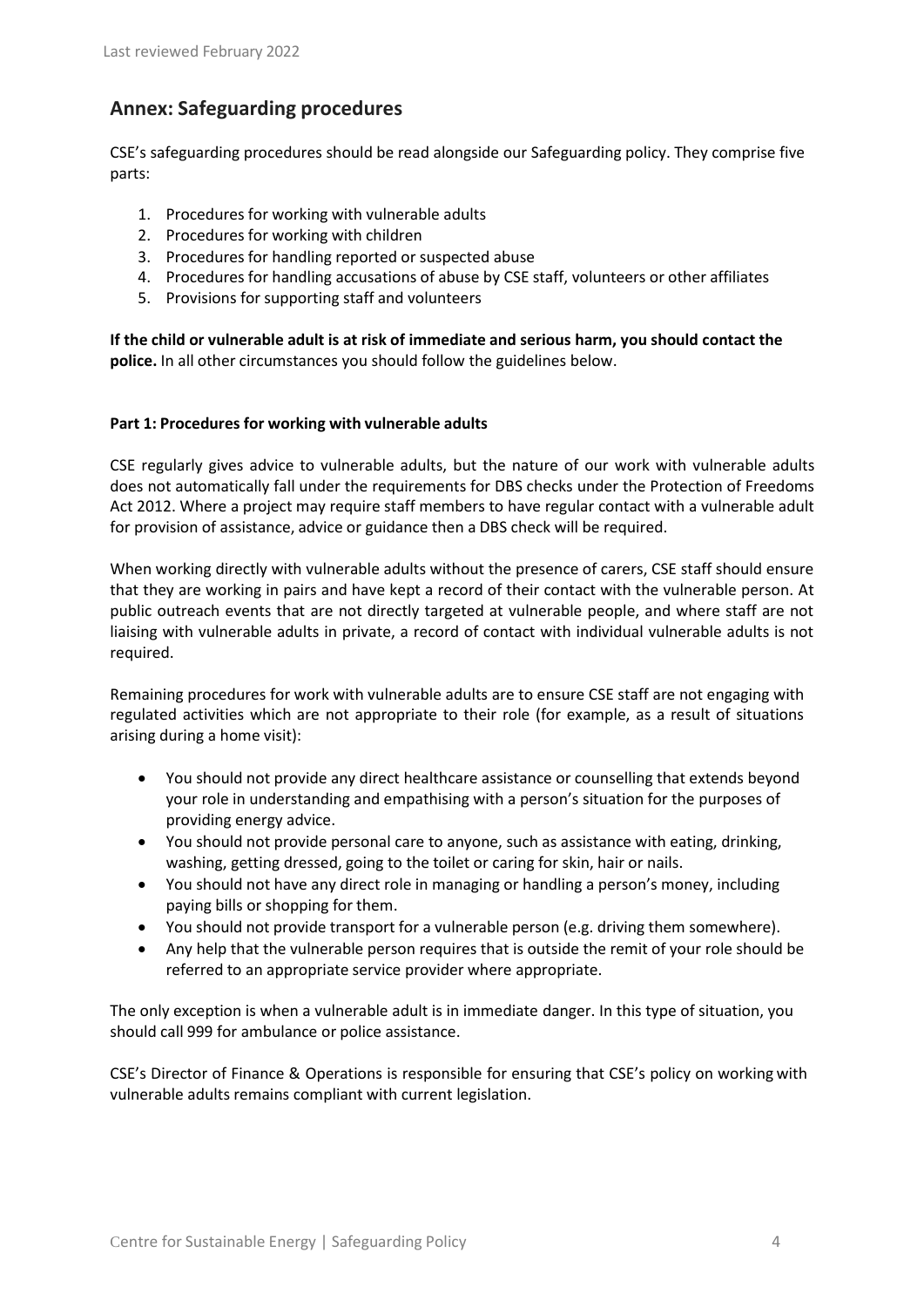# **Part 2: Procedures for working with children**

#### *Indirect supervision*

This is where CSE is responsible for leading an activity with children, but under the direct supervision of a teacher, youth worker, carer, other relevant professional, parent or guardian.

- The legally responsible organisation must have adequate safeguarding in place and must provide sufficient supervisors for the discipline and welfare of the group.
- When parents are involved with a group, the responsibility for the behaviour and discipline of the children or young people lies with them. This must be made clear before any activity starts.
- CSE staff should not be left in sole charge of children, but should at all times be accompanied by an appropriate representative of the legally responsible organisation.
- If you are placed in a position that falls below these requirements, you should:
	- o Make clear to the host organisation that this is unacceptable and ask them to rectify this
	- $\circ$  If the issue continues, complete the activity as quickly as possible
	- o Inform your line manager who will inform CSE's Director of Finance & Operations, who will write to the organisation concerned to formally report the incident and reiterate the safeguarding conditions under which CSE is able to work with the organisation.
- If the practice is repeated, CSE will suspend involvement with the organisation until they can meet the required standard. CSE will communicate this in writing to the organisation concerned.

If, on a regular CSE organised activity, CSE staff might come into contact with children or other vulnerable people, then these CSE staff must be briefed on any relevant procedures.

#### *Direct supervision*

This is where CSE has lead responsibility for the discipline, behaviour, safety and welfare of children.

- CSE staff should avoid taking direct supervisory responsibility for children except where absolutely necessary, or as part of a programme of work with young people which has been designed and managed to comply fully with safeguarding.
- In a school setting, CSE staff should only take sole responsibility for children if they are remaining on school premises, have appropriate teacher training qualifications, teaching experience and a DfES number, and have the permission of the Head Teacher.
- In other settings, CSE should ensure that appropriate actions have been taken to secure safety:
	- o Written parental or guardian consent, medical/dietary needs and emergency contact details are obtained beforehand.
	- $\circ$  Information that may be needed in an emergency (e.g. medical, emergency contact) is kept to hand during activities with children.
	- o Adequate supervision for under-18s is provided: for 13-18 year olds, this is 10 children to one adult; for 9-12 year olds, this is 8 children to one adult<sup>4</sup>.
	- $\circ$  Appropriate risk assessments are taken and followed for the activities involved, taking into account the age and maturity of the children involved.

In all settings, staff should:

- Be aware of the need to be vigilant in identifying cases of suspected abuse.
- If working in partnership with another organisation (e.g. a school), liaise with the relevant staff from the partner organisation(s) to ensure information on suspected abuse is passed to the relevant agencies.
- Make notes of any concerns and/or disclosures and store these in accordance with CSE policy and that of any partner organisation involved (e.g. school).

<sup>4</sup> [http://www.safenetwork.org.uk/help\\_and\\_advice/best\\_safeguarding\\_practice/pages/adult\\_children\\_ratios.aspx](http://www.safenetwork.org.uk/help_and_advice/best_safeguarding_practice/pages/adult_children_ratios.aspx)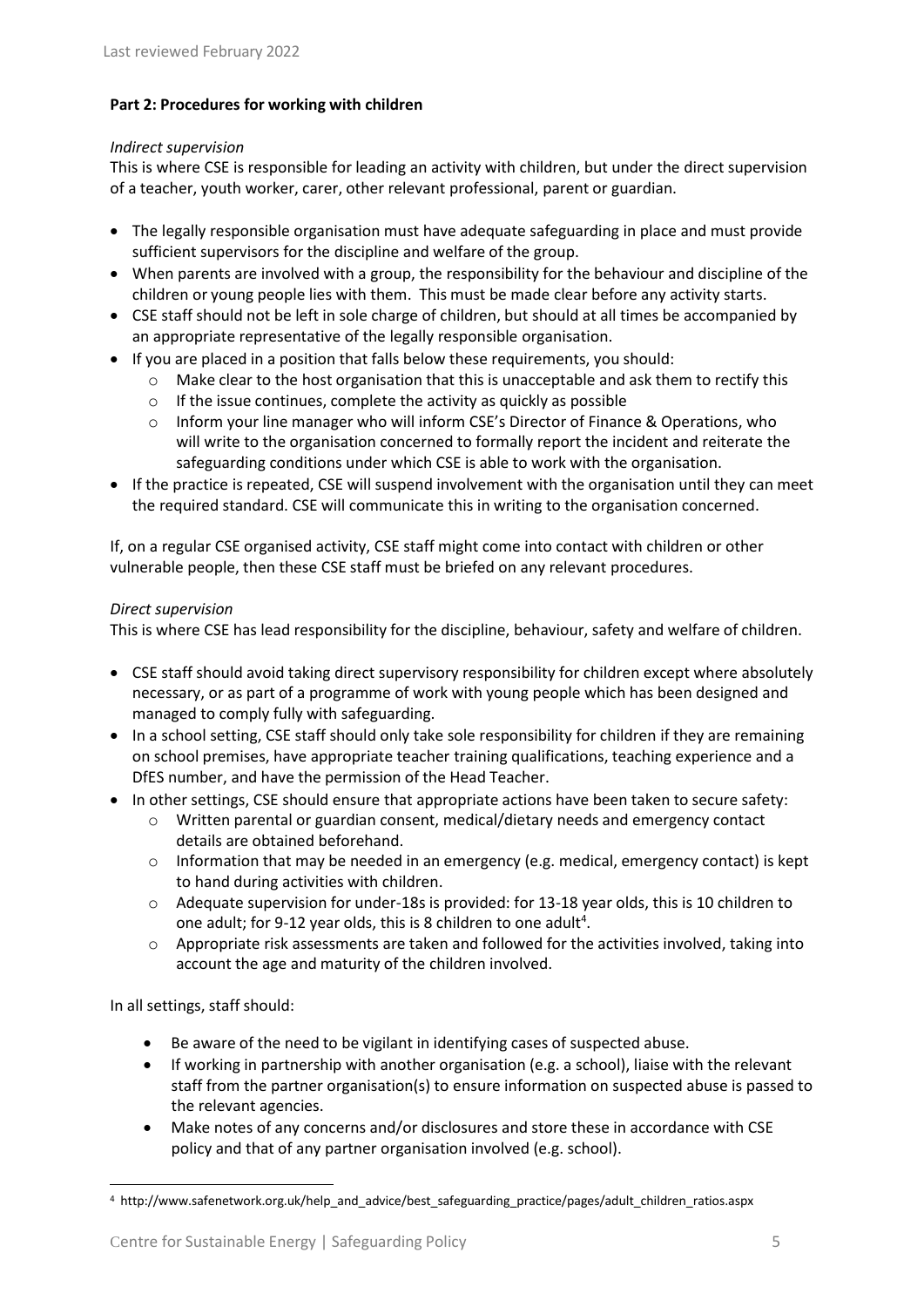# **Part 3: Procedures for handling reported or suspected abuse**

CSE staff and volunteers are not responsible for diagnosing abuse. However, you have a responsibility to be aware of and alert to signs of abuse. It is important to keep an open mind and consider what you know about the vulnerable person and their circumstances. Any concerns should be noted and passed to the designated CSE staff member. Assessment for safeguarding purposes is not the same as an assessment for criminality.

**CSE's Director of Finance & Operations and the Director of Household Energy Services are the designated staff members** for supporting other CSEstaff and volunteers in handling cases of reported or suspected abuse.

### *Signs of abuse*

Signs of abuse in children<sup>5</sup> may include:

- Young child talks of being left home alone or with strangers
- Appear not to have a close relationship with their parent
- Overly affectionate towards strangers or people they haven't known for very long
- Acts out excessive violence or aggression with other children or animals
- Lacks social skills
- Parents show little interest in child's performance or behaviour, or are dismissive and nonresponsive to professional concerns
- Poor attendance or punctuality, or late being picked up
- Drinks alcohol regularly at a young age
- Talks of running away
- Shows challenging and disruptive behaviour
- Evasive or reluctant to share information
- Shows sexual behaviour that is inappropriate for their age
- Poor appearance and hygiene
- Physical injuries or untreated medical problems

Signs of abuse in adults $6$  may include:

- Physical injuries such as multiple bruising, fractures or burns
- Fear, depression or anxiety
- Unexplained weight loss
- Unexpected or unexplained change in behaviour
- Unexplained shortage of money
- Reluctance on the part of a person with responsibility for a vulnerable person's funds to provide basic food, clothes, etc.
- Lack of personal hygiene or disregard to surroundings (may be regarded as self-abuse)
- Evidence of controlling, coercive or threatening behaviour by another person who is in regular contact with the vulnerable adult.

<sup>6</sup> <http://www.tameside.gov.uk/socialcare/adultabuse/signs>

<sup>5</sup> <http://www.nspcc.org.uk/preventing-abuse/signs-symptoms-effects/>

Centre for Sustainable Energy | Safeguarding Policy 6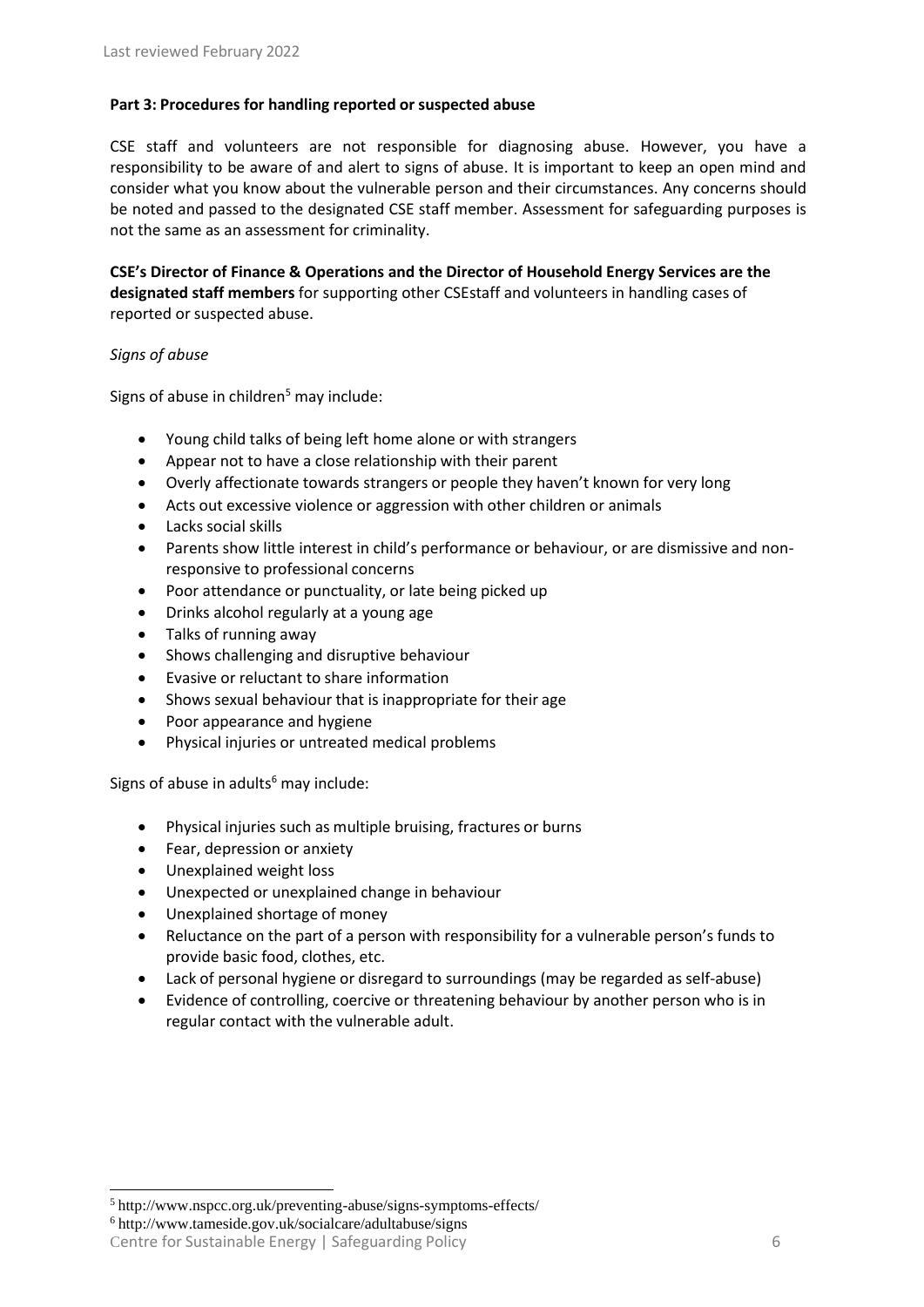#### *Disclosure*

Where a disclosure is made by the individual, you should adhere to these guidelines:

#### Receive

- Don't promise confidentiality; recognise that you will have to tell someone.
- Listen to the person who wants to share the information with you, without displaying shock and disbelief. Accept what is being said.
- Reassure the individual, but be honest. Don't make promises you will be unable to keep.
- Ensure that what you say is appropriate to the age and stage of development of the child or young person or the mental capacity of the vulnerable adult.

# **React**

- Only question the person to confirm what they have told you, and not to investigate any further. Leave that to the relevant agencies.
- Do not ask leading questions.
- Do not criticise the person(s) the individual is talking about.
- Do not ask them to repeat the disclosure to another worker.
- Explain to the vulnerable person what you are going to do next, and why.

### Record

- Make brief notes as soon as possible, including the date, time, place, any noticeable non-verbal behaviour, and the words used by the child or vulnerable adult. In cases of physical abuse you should record on a diagram the position and appearance of any bruises or marks, if visible without removal/alteration of clothing. These notes should be stored by designated staff member.
- On indirectly supervised projects, both the legally responsible organisation and the employing organisation of any person involved must be informed.
- If you have reason to suspect that a school pupil is suffering or is likely to suffer significant harm, you should immediately inform the Head Teacher or Officer in Charge so that the school's own procedures for child protection may be implemented. The CSE designated member of staff should also be informed of this action.
- If you are unsure whether a concern is a safeguarding matter, you should talk to the CSE designated support member of staff who will seek advice from the appropriate authorities.
- It is important to record all discussion, any advice given and the action agreed. This includes decisions where the social worker does not intend to visit or regards the concern as a child welfare matter rather than a child protection matter. All records, notes and reports will be confidential, and stored by the designated CSE member of staff.
- Inform the CSE designated member of staff about the disclosure within 24 hours.
- Referrals made to a statutory agency about concerns for a child should be confirmed in writing within 48 hours. The designated member of staff is responsible for following this up.
- Any records will be kept for six years after the last contact with the client or for 10 years if allegations concern a member of CSE staff or volunteer.

Remember that the welfare of the vulnerable person is paramount, and must take precedence over any concerns about the loss of relationship which might ensue with a service user who has made allegations or who is suspected of abusing a child or vulnerable adult.

#### *Historical abuse*

A person may disclose abuse (either sexual or physical) which occurred in the past, such as during their childhood. This information needs to be treated in exactly the same way as a disclosure or suspicion of current child abuse. The reason for this is that the abuser may still represent a risk to children or vulnerable adults now. This information should be reported to Social Services.